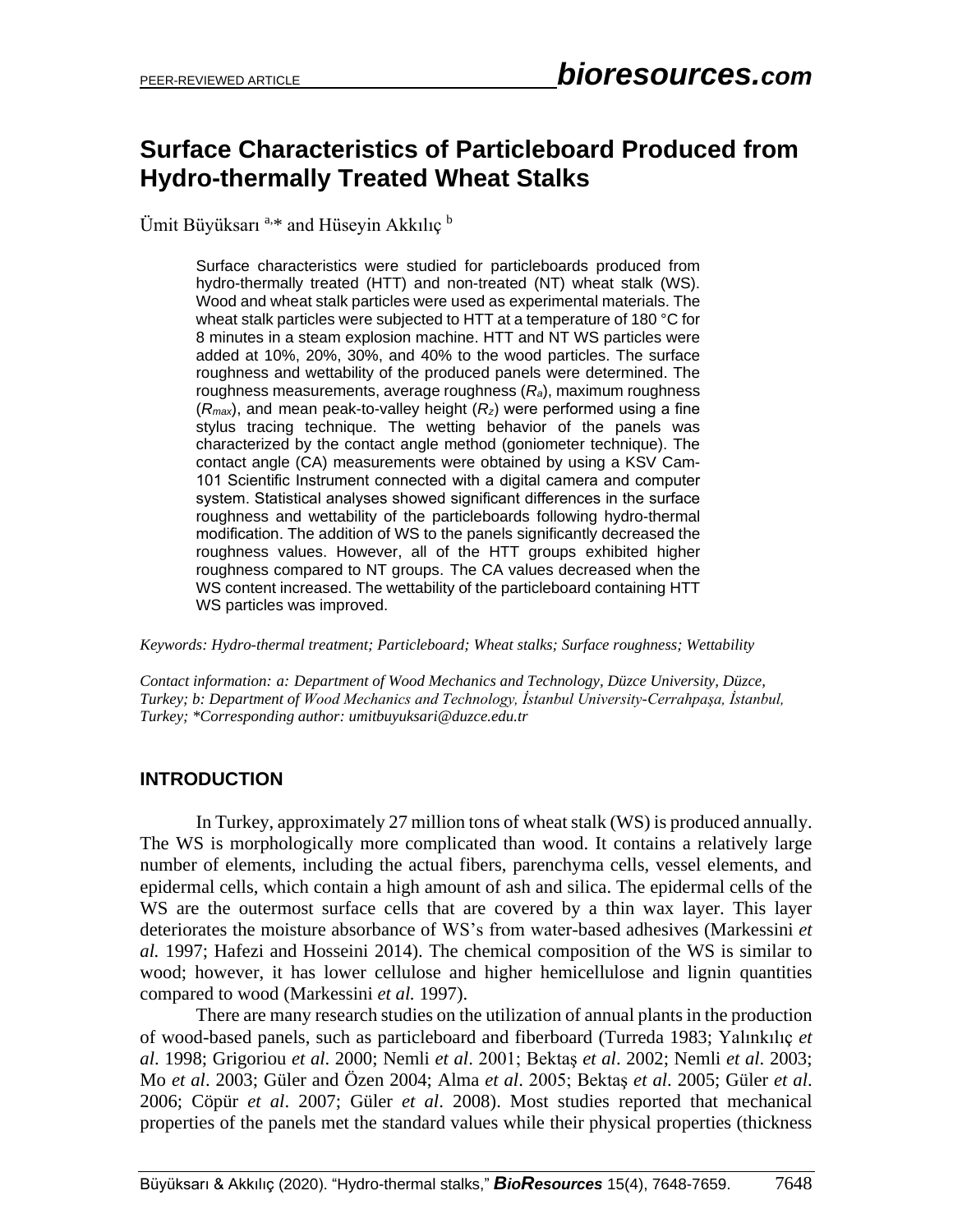swelling (TS) and water absorption (WA)) could not meet the standard value (Nemli *et al*. 2001; Bektaş *et al*. 2002; Nemli *et al*. 2003; Mo *et al*. 2003; Güler and Özen 2004; Alma *et al*. 2005; Bektaş *et al*. 2005; Güler *et al*. 2006; Cöpür *et al*. 2007; Güler *et al*. 2008). One of the most successful ways to increase water resistance of the wood and wood-based composites is thermal modification. Property changes of thermally-treated wood mainly depend on the modification of hemicelluloses, which contribute to the sorption of water. Dehydration due to reduction of free hydroxyl groups leads to decreased moisture uptake; an addition contribution to the decrease is the formation of hydrophobic substances due to cross-linkage reactions of the wood polymers (Tjeerdsma and Militz 2005). The thermal treatment also affects the surface properties of wood and wood composites (Petrissans *et al.* 2003; Sernek *et al.* 2004; Follrich *et al.* 2006; Gerardin *et al.* 2007; Ayrılmış and Winandy 2009; Jarusombuti *et al.* 2010).

Many attempts have been made to improve the properties of wood composites *via* application of different treatments. Bekhta *et al*. (2013) evaluated some properties of particleboards manufactured from WS that were pretreated with acetic anhydride, soapy solution, hot water, and steam. They concluded that the pretreatment of WS improved physical and mechanical properties of particleboards. Bekhta *et al.* (2018) investigated the addition of ethanol to urea formaldehyde (UF) adhesive and boiling in soapy solution to improve the bonding quality of the wood-WS composites. The hydro-thermal treatment (HTT) can be alternative way to increase the bondability of wood and WS particles with UF resin removing the thin wax layer of the WS. The objectives of this study were to investigate the surface roughness and wettability of particleboards produced from hydrothermally treated WS's and to increase the use of annual plants in the production of wood based panels.

### **EXPERIMENTAL**

### **Materials**

Industrial wood particles (pine and beech) and the WS were used as experimental materials in this study. The industrial wood particles were supplied from a commercial particleboard plant in Kocaeli/Turkey, and WS's were harvested from Duzce in the Black Sea region of Turkey. The WS's were chipped and classified for core layer (CL) and surface layer (SL) particles. The particles that remained in the ranges 3 to 1.5 mm and 1.5 to 0.8 mm, as separated by sieves, were utilized in the CL and SL of the particleboards, respectively. The particles were dried at 100 °C temperature in a technical oven to reach target 3% moisture content. The HTT was applied to WS particles in a steam explosion machine at 180 °C temperature for 8 min (Fig. 1).

The particleboards were produced under laboratory conditions (Fig. 2). The target density was 600 kg.m<sup>-3</sup>. The panels were design to consist of 35% particles at the SL and 65% at the CL. The control group contained 100% industrial wood particles. The HTT and non-treated (NT) WS particles were added from 10% to 40% to the particleboards.

The UF resin at 55% solid content and 1.25 formaldehyde/urea mole ratio was used at 8% for CL and 10% for SL based on the oven dry weight of particles. One-percent ammonium chloride (concentration 20%) solution was added to the UF resin as a hardener based on the solid adhesive amount. The CL and SL particles were separately placed in a drum blender and sprayed with UF resin and hardener for 8 min to obtain homogenized mixture. The particleboards were pressed in a hot press using a pressure of 2.6 MPa and a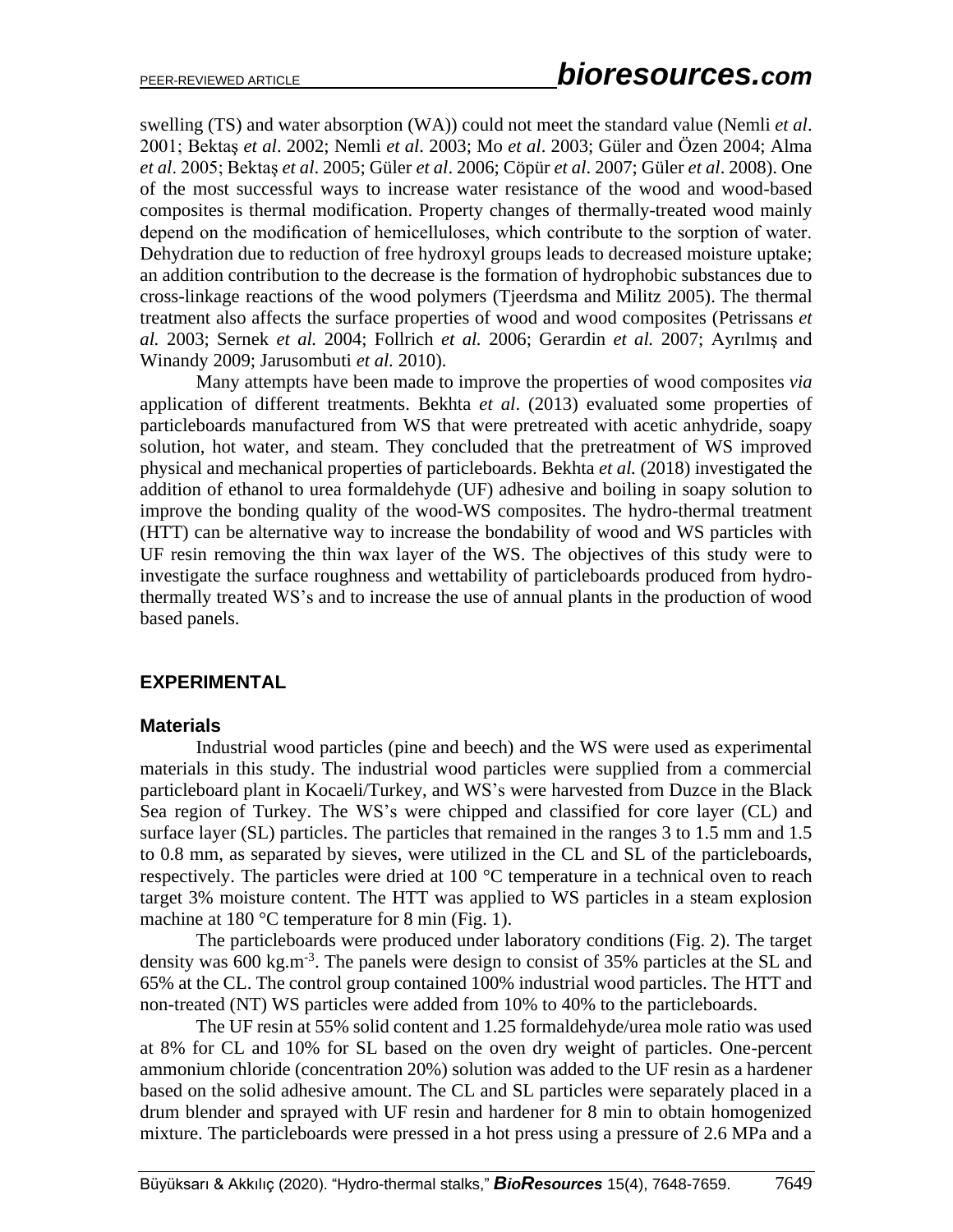temperature of 150 °C for 7 min. The panels were conditioned in a climate chamber for three weeks before the tests. The experimental design is shown in Table 1.







**Fig. 2.** The particleboards produced from HTT and NT WSwood particles

| Board Type    | Method                         | Temperature<br>(°C) | Time<br>(min) | <b>Wheat Stalk</b><br>Ratio (%) | <b>Wood Particle</b><br>Ratio (%) |
|---------------|--------------------------------|---------------------|---------------|---------------------------------|-----------------------------------|
| Control       | Non-<br>treated                |                     |               | 0                               | 100                               |
| <b>HTT-10</b> |                                |                     |               | 10                              | 90                                |
| <b>HTT-20</b> | Hydro-<br>thermally<br>treated | 180                 | 8             | 20                              | 80                                |
| <b>HTT-30</b> |                                |                     |               | 30                              | 70                                |
| <b>HTT-40</b> |                                |                     |               | 40                              | 60                                |
| NT-10         |                                |                     |               | 10                              | 90                                |
| NT-20         | Non-                           |                     |               | 20                              | 80                                |
| NT-30         | treated                        |                     |               | 30                              | 70                                |
| <b>NT-40</b>  |                                |                     |               | 40                              | 60                                |

## **Table 1.** Experimental Design

### **Methods**

### *Determination of surface roughness*

Twenty samples with a size of 50 mm x 50 mm were cut from each type panel for the surface roughness (SR) measurements. All samples were conditioned in a climate chamber with a relative humidity of 65% and temperature of 20 °C until they attained 12 % equilibrium moisture content prior to measurements. The measurement points were randomly marked on the sample surfaces, and the measurements were accomplished with a Mitutoyo SJ-301 surface roughness tester (Fig. 3). In this study, average roughness (*Ra*), mean peak-to-valley height (*Rz*), and maximum roughness (*Rmax*) were used to evaluate the SR characterization according to ISO 4287 (1997) standard.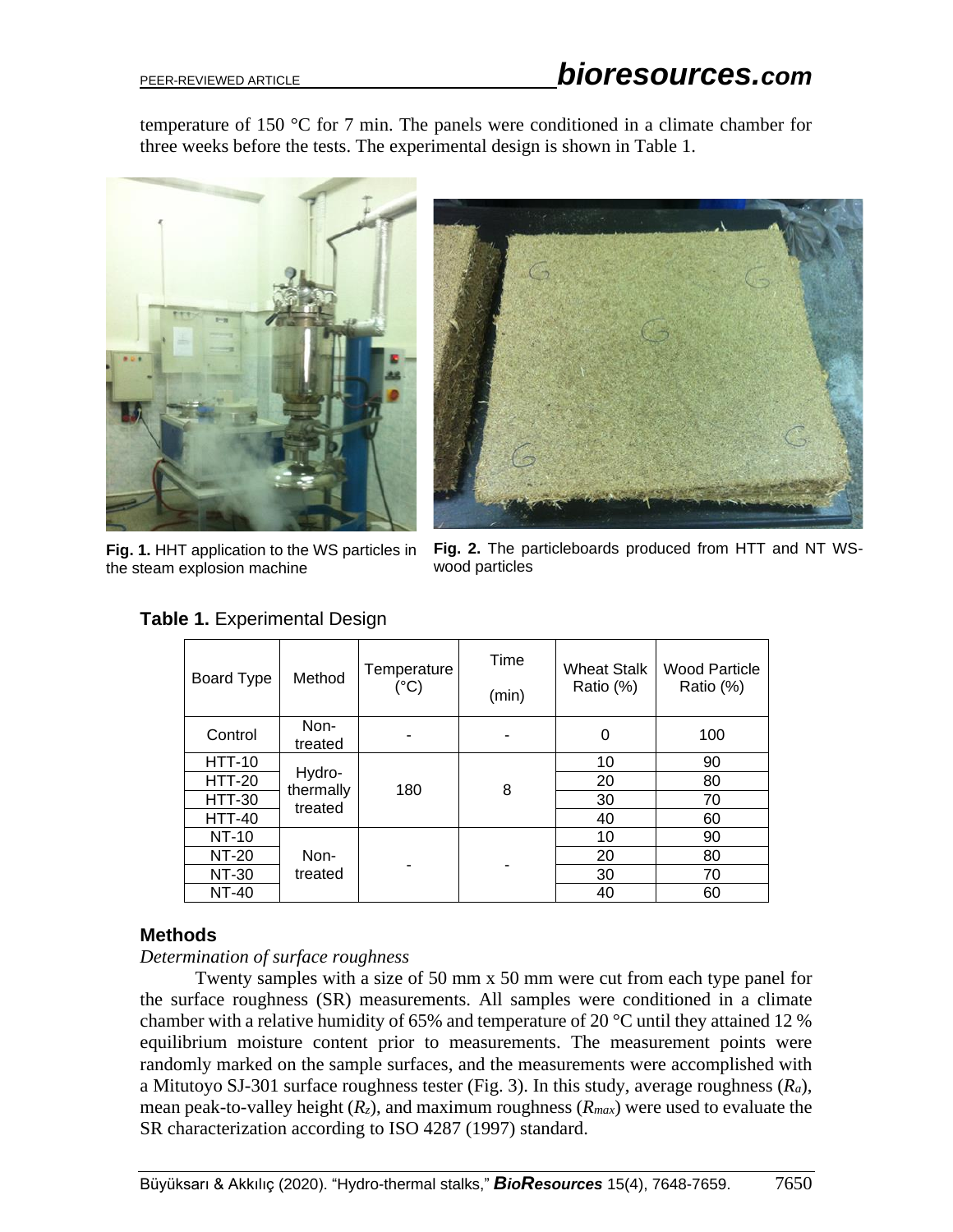# PEER-REVIEWED ARTICLE *bioresources.com*



**Fig. 3.** The surface roughness measurement of the particleboards

### *Determination of wettability*

The contact angle (CA) method was used to evaluate the wettability of the produced panels. The SR measurement samples were also used for the CA measurements. The CA values were obtained by using sessile drop method with an imaging system (KSV Cam-101 Instrument, Finland). The image was captured immediately after the droplet of distilled water was placed on the surface, and then every 1 second for the duration 60 seconds.

### *Data analyses and statistical methods*

For the surface roughness and wettability, all multiple comparisons were first subjected to an analysis of variance  $(ANOVA)$  at  $p<0.01$ . Significant differences between mean values of the panel groups were determined using Duncan's multiple range test.

## **RESULTS AND DISCUSSION**

Table 2 lists some statistical parameters of the average roughness (*Ra*) and Duncan's multiple range test results of the produced particleboards.

| Property   | Panel Type    | N  | $X(\mu m)$ | <b>SD</b> | <b>SE</b> | $X_{\min}$ (µm) | $X_{\text{max}}$ (µm) | $C_v$ (%) |
|------------|---------------|----|------------|-----------|-----------|-----------------|-----------------------|-----------|
| $R_a$ (µm) | Control       | 40 | 21.1 A     | 4.7       | 0.8       | 12.3            | 33.1                  | 22.5      |
|            | <b>HTT-10</b> | 40 | 21.1A      | 4.7       | 0.7       | 12.7            | 30.7                  | 22.2      |
|            | <b>HTT-20</b> | 40 | 18.5 BC    | 5.1       | 0.8       | 9.5             | 35.7                  | 27.4      |
|            | <b>HTT-30</b> | 40 | 19.8 AB    | 4.2       | 0.7       | 9.8             | 28.7                  | 21.0      |
|            | <b>HTT-40</b> | 40 | 17.1 CD    | 5.5       | 0.9       | 7.2             | 28.6                  | 32.0      |
|            | <b>NT-10</b>  | 40 | 20.3 AB    | 4.1       | 0.6       | 11.7            | 30.7                  | 20.1      |
|            | NT-20         | 40 | 15.9 D     | 3.9       | 0.6       | 8.2             | 23.5                  | 24.4      |
|            | <b>NT-30</b>  | 40 | 15.3 D     | 4.1       | 0.6       | 7.6             | 26.4                  | 26.7      |
|            | <b>NT-40</b>  | 39 | 16.0 D     | 3.6       | 0.6       | 8.9             | 25.0                  | 22.5      |

**Table 2.** Average Roughness and Duncan's Test Results of the Produced Panels

*N*: number of specimens, *X*: average, SD: standard deviation, SE: standard error,  $X_{min}$ : minimum value, X<sub>max</sub>: maximum value, C<sub>V</sub>: coefficient of variation. Groups with identical capital letters in a column indicate that there is no statistical difference ( $p < 0.05$ ) between the samples according to Duncan's multiple range test.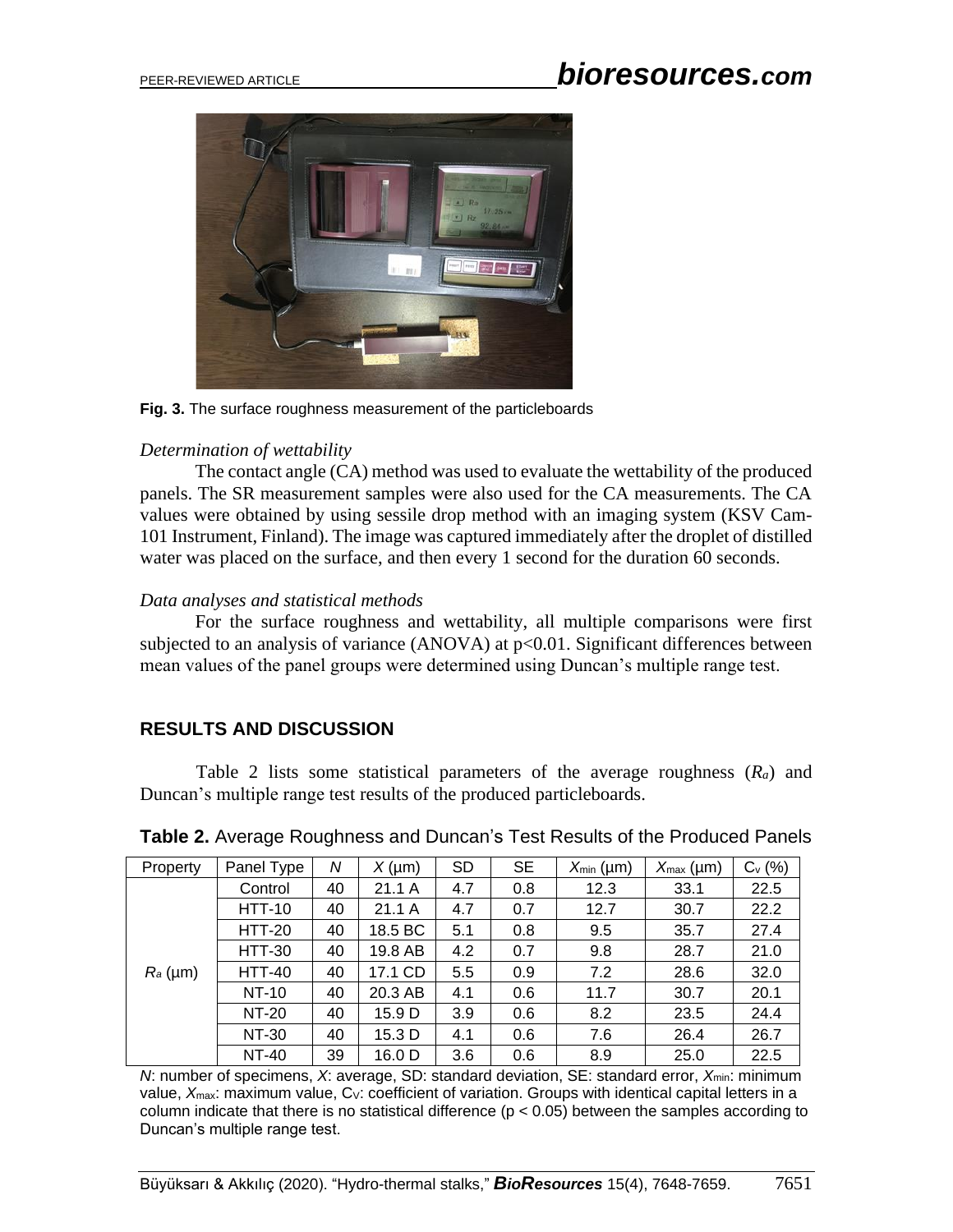The control group made from 100% wood particles had the highest average roughness value of 21.1  $\mu$ m, while the lowest average roughness (15.3  $\mu$ m) was observed for the particleboards containing 30% NT WS particle in the mixture. Büyüksarı *et al.* (2010) determined that the *R*<sup>a</sup> value of particleboards produced from 100% wood particles was 9.77  $\mu$ m. The differences could be arise from raw material characteristics, species, particle size, shelling ratio, manufacturing variables, press parameters, resin content, and sanding process of the particleboards (Hiziroglu *et al.* 2008). The addition of WS to the particleboards significantly improved the average roughness values. This can clearly be observed by inspection of raw data from SR profilometer that recorded noticeably shallower ridges and valleys compared to control panels (Fig. 4). Similar improvements were also observed by Hafezi and Hosseini (2014). They found that the particleboards produced from 100% WS particles had the smoothest surface compared to particleboards containing poplar particles in the 0% silane level. Nemli *et al.* (2005) stated that raw material type and characteristics affected the surface roughness of particleboards. The improvement of the surface roughness of the produced particleboards was most likely because of the morphological properties of wood and WS. The WS is morphologically more complicated than wood. It contains a relatively large number of elements, including the actual fibers, parenchyma cells, vessel elements, and epidermal cells, which contain a high amount of ash and silica (Markessini *et al.* 1997; Hafezi and Hosseini 2014). Also, the WS has lower cellulose and higher hemicellulose and lignin quantities compared to wood (Markessini *et al.* 1997).



**Fig. 4.** Typical surface roughness profiles of some produced particleboards. NT-30 (Upper), HTT-30 (Middle), and control (bottom)

All of the HTT groups exhibited higher average roughness values compared to NT groups (Fig. 5). However, this difference was not significant for the groups containing 10% HTT and NT WS particles. Candan *et al.* (2012) concluded that the thermal modification process significantly affected the surface roughness values of the plywood panels. It was reported that the surface roughness of the plywood panels improved with increasing thermal treatment temperature up to  $170\degree C$  but the roughness value increased as modification temperature increased to 190 °C. Yasar *et al.* (2020) observed a continuous decrease in the surface roughness value of the particleboards produced from 100% pine particles due to the increase of the heat treatment temperature from 120 °C to 180 °C. In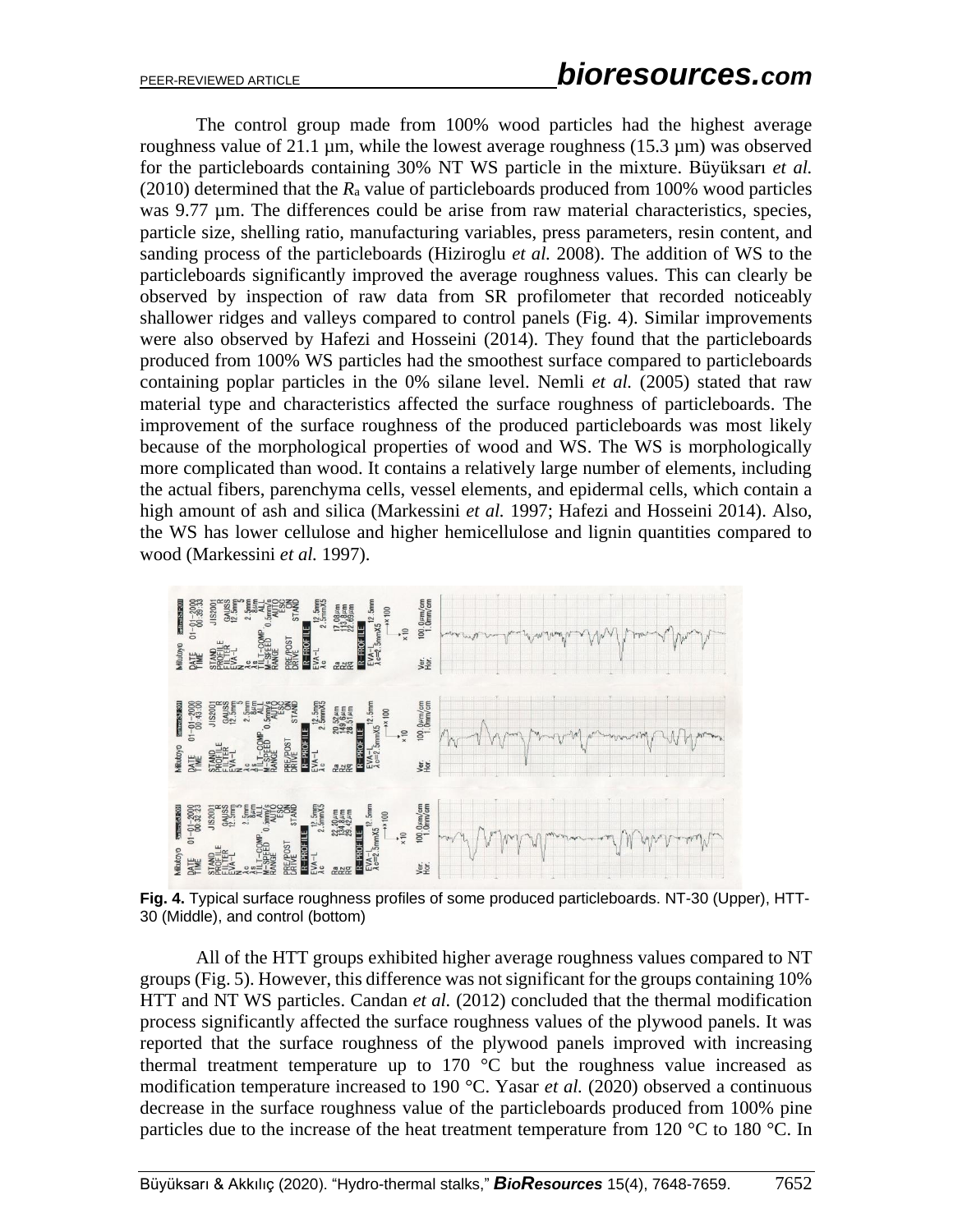another study, Jarusombuti *et al.* (2010) determined that the MDF panels produced from thermally treated rubberwood fibers had smoother surface than that of NT fibers. They found that the MDF panels treated at 180 °C for 30 min had the smoothest surface with an  $R_a$  value of 4.02  $\mu$ m, while the roughest surface was observed for the MDF panels containing 100% NT rubberwood fibers with an  $R_a$  value of 6.93  $\mu$ m.



**Fig. 5.** The average roughness values of the particleboards produced from HTT and NT WS particles

In the NT panels, the average roughness value of the panels decreased with increasing WS content in the panels (Fig. 5). The NT-10 (containing 10% WS) had the highest roughness value, while the NT-30 (containing 30% WS) had the smoothest surface. The NT-30 exhibited 27.5% and 24.6% lower average roughness value compared to the control and NT-10 groups, respectively. Şahin *et al.* (2018) determined that all surface roughness parameters were decreased due to the increase of the use of rice husks in the particleboard. Güler (2019) concluded that the surface roughness values decreased with increasing of canola particles ratio in the particleboards. It was found that the *R*<sup>a</sup> values were 15.10  $\mu$ m and 5.11  $\mu$ m for the particleboards produced from 100% pine particles and 100% canola particles, respectively. On the contrary, Büyüksarı *et al.* (2010) found that the increase in pine cone ratio up to 50% in the particleboard resulted in higher *R*<sup>a</sup> value. The particleboards containing 50% pine cone had 58.7% higher *R*<sup>a</sup> value compared to control group. These decreases and increases in the average roughness values of the current study and previous studies can be attributed to differences in morphological and chemical characteristics of the WS, rice husk, canola, and pine cone. In the HTT panels, similar to the NT panels, the panel surfaces became smoother as the WS content increased. HTT-10 had the roughest surface with the value of 21.1  $\mu$ m and HTT-40 had the smoothest surface. The HTT-40 had 19.0% lower roughness value than those of the control and HTT-10 groups.

Table 3 lists some statistical parameters of the maximum roughness (*R*max) and Duncan's multiple range test results of the produced particleboards.

Similar trends were found for the maximum roughness values. The addition of WS to the panels significantly affected the *R*max values. Büyüksarı *et al.* (2010) determined that the *R*max value of particleboards produced from 100% wood particles was 52.77 µm. All of the HTT groups had greater maximum roughness compared to NT groups. This difference was statistically significant for the groups containing 30% and 40% WS particles. The NT-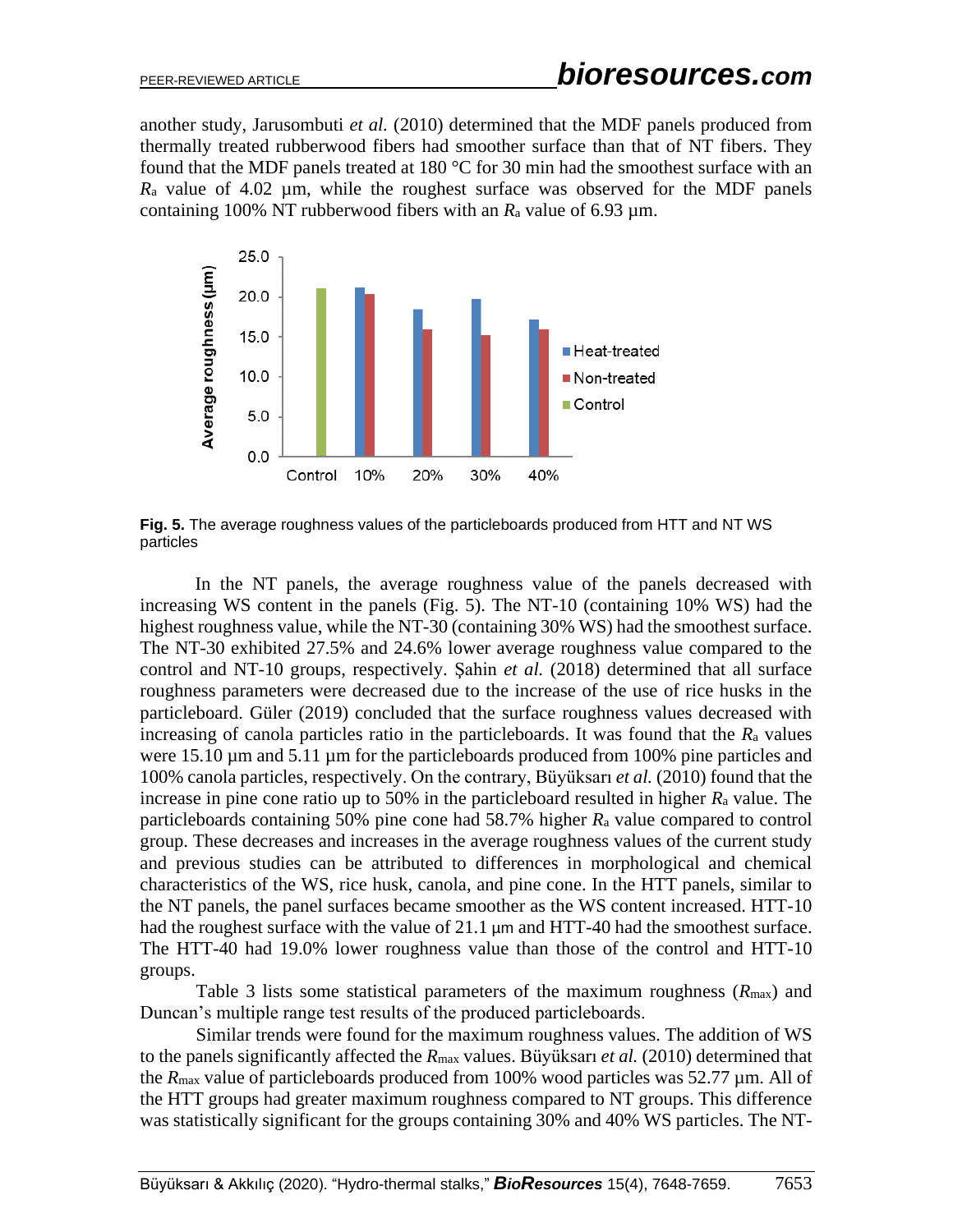30 showed a 17.0% lower maximum roughness value compared to NT-10. In the HTT panels, the maximum roughness was found to be the highest in the HTT-30 group, while HTT-40 had the lowest value. The HTT-40 had 7.6% and 6.7% lower maximum roughness value compared to HTT-30 and HTT-10, respectively. Jarusombuti *et al.* (2010) showed that the MDF panels produced from thermally treated rubberwood fibers had lower *R*max values compared to control group. They found that the *R*max value of the control and treated at 180 °C for 30 min were 52.08 µm and 38.56 µm, respectively.

| Property               | Panel<br>Type | Ν  | $X(\mu m)$ | <b>SD</b> | SE  | $X_{\min}$ (µm) | $X_{\text{max}}$ (µm) | $C_v$ (%) |
|------------------------|---------------|----|------------|-----------|-----|-----------------|-----------------------|-----------|
| $R_{max}$<br>$(\mu m)$ | Control       | 40 | 177.5 A    | 31.9      | 5.0 | 104.0           | 261.9                 | 18.0      |
|                        | <b>HTT-10</b> | 40 | 180.0 A    | 30.5      | 4.8 | 121.1           | 249.7                 | 17.0      |
|                        | <b>HTT-20</b> | 40 | 167.5 AB   | 29.2      | 4.6 | 107.8           | 262.7                 | 17.4      |
|                        | <b>HTT-30</b> | 40 | 181.8 A    | 33.2      | 5.2 | 117.0           | 249.4                 | 18.2      |
|                        | <b>HTT-40</b> | 40 | 167.9 AB   | 34.9      | 5.5 | 80.2            | 231.7                 | 20.8      |
|                        | NT-10         | 40 | 176.2 A    | 37.0      | 5.8 | 97.4            | 242.3                 | 21.0      |
|                        | NT-20         | 40 | 158.1 BC   | 32.7      | 5.2 | 86.6            | 237.1                 | 20.7      |
|                        | NT-30         | 40 | 146.2 C    | 27.7      | 4.4 | 94.4            | 219.3                 | 19.0      |
|                        | NT-40         | 39 | 146.3 C    | 34.5      | 5.5 | 41.7            | 219.1                 | 23.6      |

**Table 3.** Maximum Roughness and Duncan's Test Results of the Produced Panels

*N*: number of specimens, *X*: average, SD: standard deviation, SE: standard error,  $X_{min}$ : minimum value, X<sub>max</sub>: maximum value, C<sub>V</sub>: coefficient of variation. Groups with identical capital letters in a column indicate that there is no statistical difference ( $p < 0.05$ ) between the samples according to Duncan's multiple range test.

The mean peak-to-valley height  $(R_z)$  values and Duncan's multiple range test results of the produced particleboards are shown in Table 4.

| Property   | Panel<br>Type | N  | $X(\mu m)$ | <b>SD</b> | SE  | $X_{\min}$ (µm) | $X_{\text{max}}$ (µm) | $C_v$ (%) |
|------------|---------------|----|------------|-----------|-----|-----------------|-----------------------|-----------|
| $R_z$ (µm) | Control       | 40 | 132.7 A    | 23.1      | 3.6 | 88.4            | 183.9                 | 17.4      |
|            | <b>HTT-10</b> | 40 | 133.6 A    | 21.8      | 3.4 | 95.7            | 194.6                 | 16.3      |
|            | <b>HTT-20</b> | 40 | 123.0 AB   | 25.9      | 4.1 | 78.6            | 216.5                 | 21.0      |
|            | <b>HTT-30</b> | 40 | 129.0 A    | 24.4      | 3.9 | 65.7            | 182.6                 | 18.9      |
|            | <b>HTT-40</b> | 40 | 115.1 BC   | 26.7      | 4.2 | 56.7            | 178.6                 | 23.2      |
|            | NT-10         | 40 | 129.5 A    | 21.1      | 3.3 | 84.1            | 167.8                 | 16.3      |
|            | NT-20         | 40 | 107.7 CD   | 18.8      | 3.0 | 70.2            | 143.5                 | 17.5      |
|            | NT-30         | 40 | 102.1 D    | 18.9      | 3.0 | 60.9            | 148.2                 | 18.5      |
|            | <b>NT-40</b>  | 39 | 106.3 CD   | 23.7      | 3.8 | 23.5            | 142.2                 | 22.3      |

**Table 4.** Mean Peak-to-valley Height and Duncan's Test Results of the Produced Panels

*N*: number of specimens, *X*: average, SD: standard deviation, SE: standard error, *X*<sub>min</sub>: minimum value,  $X_{\text{max}}$ : maximum value,  $C_V$ : coefficient of variation. Groups with identical capital letters in a column indicate that there is no statistical difference ( $p < 0.05$ ) between the samples according to Duncan's multiple range test.

The control group had a higher  $R_z$  value compared to the groups containing WS particles except for HTT-10. The addition of WS to the panels significantly improved the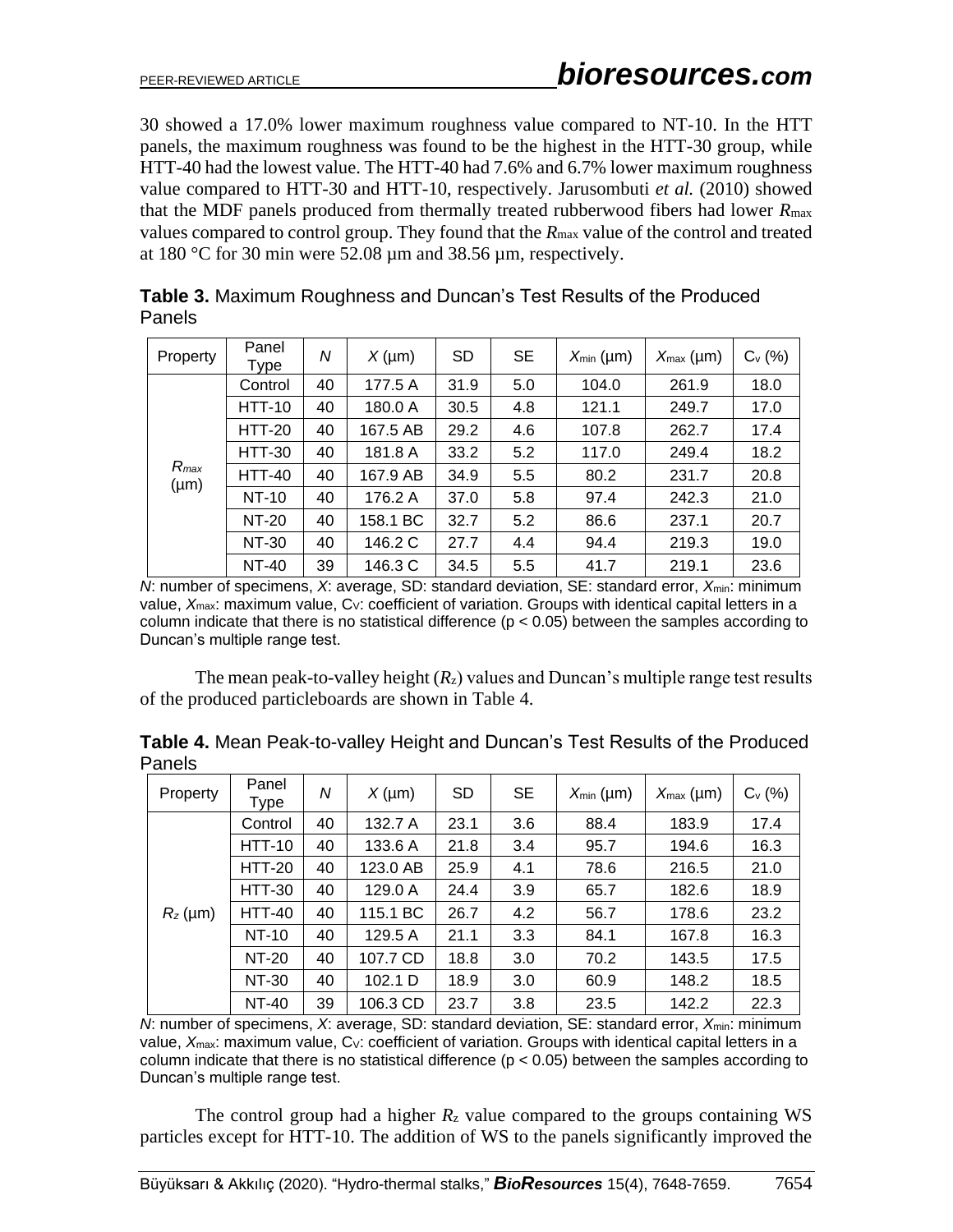*R*<sup>z</sup> values of the produced panels. Similar results were found by Hafezi and Hosseini (2014) for WS and by Şahin *et al.* (2018) for rice husk particleboards. Şahin *et al.* (2018) determined that the  $R_z$  values were 21.18  $\mu$ m and 15.78  $\mu$ m for the particleboards produced from 100% wood particles and containing 30% rice husk particles, respectively. On the contrary, it was found that the increase in pine cone ratio up to 50% in the particleboard resulted in higher  $R_z$  value (Büyüksarı *et al.* 2010). They stated that the  $R_z$  values were 36.22 µm and 60.96 µm for the particleboards produced from 100% wood particles and containing 50% pine cone particles, respectively. In the NT panels, the *R*<sup>z</sup> value of the panels decreased with increasing WS content in the panels. The NT-10 had the highest *R*z, a value of 129.5  $\mu$ m, while the NT-30 had the lowest  $R_z$  at 102.1  $\mu$ m. The NT-30 exhibited an  $R_z$  value 21.2% lower than NT-10.

All of the HTT groups had higher  $R_z$  values compared to NT groups containing a similar percent of WS particles. However, this difference was not significant for the groups containing 10% and 40% WS. In the HTT panels, similar to the NT panels, the *R*<sup>z</sup> value of the panels decreased as the WS content increased. HTT-10 had the highest  $R_z$  value and HTT-40 had the lowest  $R_z$  value. The HTT-40 exhibited a 13.8% lower  $R_z$  value compared to HTT-10. Jarusombuti *et al.* (2010) showed that the MDF panels produced from thermally treated rubberwood fibers had significantly lower *R*<sup>z</sup> values compared to control group. It was found that the  $R_z$  value of the control and treated at 180 °C for 30 min were  $41.15 \,\mathrm{\upmu m}$  and  $28.06 \,\mathrm{\upmu m}$ , respectively.

Figure 6 indicates the CA values of the produced panels. The effect of HTT on the wettability of the panels was significant.



**Fig. 6.** CA values of the particleboards produced from HTT and NT WS particles

The control group had the highest CA value (102.7°), while the group containing 40% HTT WS particles had the lowest value (64.2°). The addition of WS to the panels significantly affected the CA values. Similar results were found by Hafezi and Hosseini (2014). They determined that the CA was reduced when the WS content in the panels increased; the exception to this was for the group containing 100% WS particles. Wettability is crucial for good adhesion in bonding between particleboard and coating. When the CA is zero, perfect wetting of a surface occurs. Baharoglu *et al.* (2011) stated that liquids wet surfaces when the CA is less than 90°. The wettability of the particleboard containing HTT WS particles was improved. Although the heat treatment worsened the wettability of wood and wood-based panels (Petrissans *et al.* 2003; Sernek *et al*. 2004; Follrich *et al.* 2006; Gerardin *et al*. 2007), HTT improved the wettability of the panels containing WS particles. This may be due to the removal of the silica, non-polar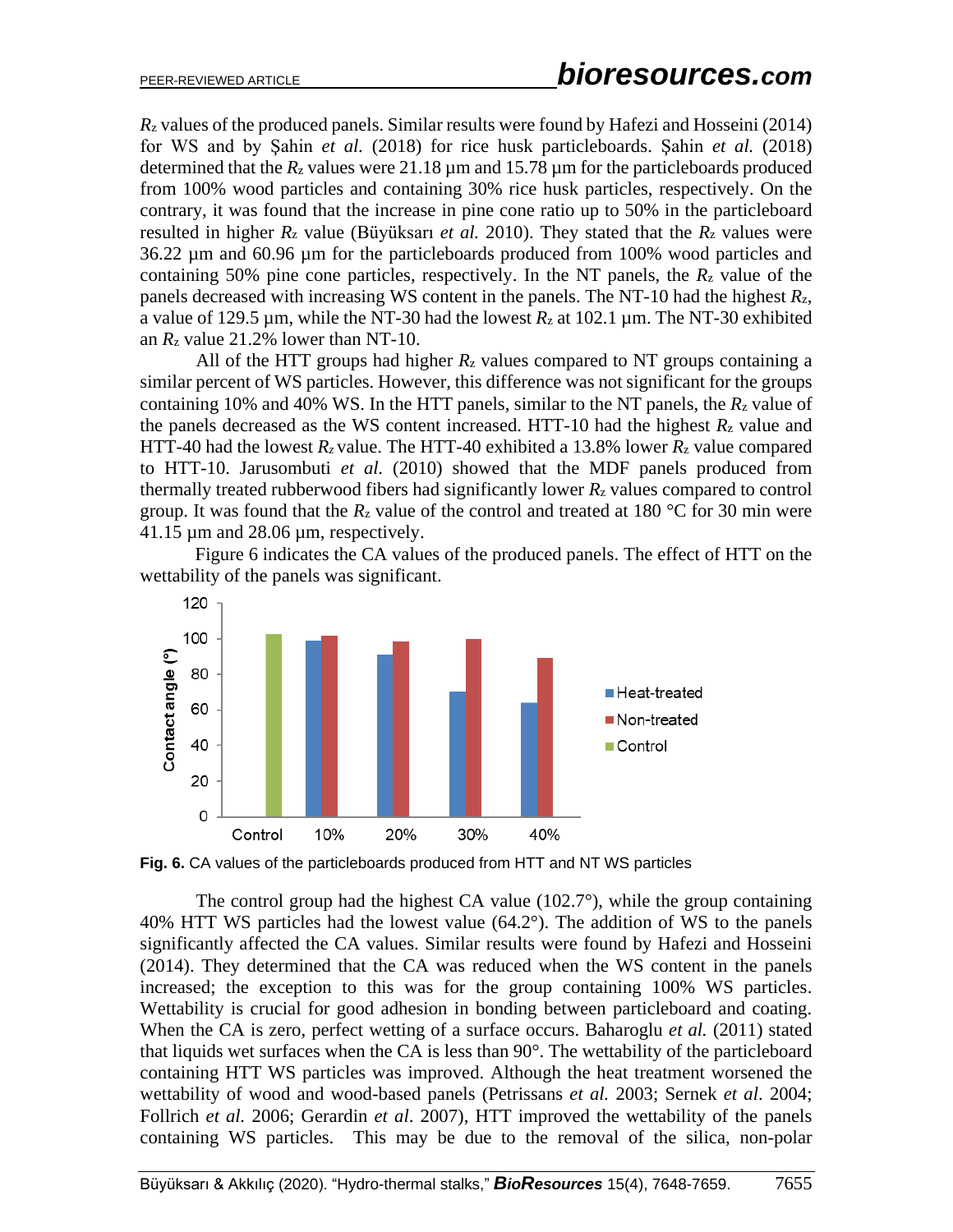extractives, and thin wax layer of the epidermal cell by the HTT application. In a crosssection of the WS, the epidermal cells are the outermost surface cells and are covered by a thin waxy layer. This wax layer deteriorates the moisture absorbance of straw from waterbased adhesives such as urea–formaldehyde (UF) resin (Markessini *et al.* 1997; Yasin *et al*. 2010; Hafezi and Hosseini 2014). Han *et al.* (2010) reported that steam explosion treatment of straw improved acidity and wettability and decreased silica content. Han *et al.* (1998) stated that the wettability was improved by ethanol/benzene treatment due to removal of the wax-like substance and non-polar extractives of the WS surfaces. Bekhta *et al*. (2018) concluded that the bonding quality of the particleboard containing WS particles could be improved by boiling.

# **CONCLUSIONS**

- 1. The addition of wheat stalk (WS) particles decreased the surface roughness (SR) values and increased the water-wettability of the panels. Wettability and surface roughness of particleboard are very important when the panels are to be coated with thin overlays. The particleboards containing WS particles can be utilized for coated panels application due to improved SR and wettability.
- 2. Hydro-thermal treatment (HTT) and WS ratio had a statistically significant effect on the SR values and wettability of the panels.
- 3. The application of HTT to WS particles increased the water-wettability of the panels, however, SR values of the panels became higher.
- 4. The SR and contact angle (CA) values decreased when the WS ratio increased.

## **ACKNOWLEDGMENTS**

This work was supported by Düzce University Research Fund (Project Number: 2017.02.03.550).

## **REFERENCES CITED**

- Alma, H. A., Kalaycioglu, H., Bektaş, İ. and Tutuş, A. (2005). "Properties of cotton carpel-based particleboards," *Ind. Crop Prod*. 22(2), 141-149. DOI: 10.1016/j.indcrop.2004.08.001
- Ayrılmış, N., and Winandy, J. E. (2009). "Effects of post heat-treatment on surface characteristics and adhesive bonding performance of medium density fiberboard," *Materials and Manufacturing Processes* 24(5), 594-599. DOI: 10.1080/10426910902748032
- Baharoglu, M., Nemli, G., Sarı B., Bardak, S., and Ayrılmış, N. (2011). "The influence of moisture content of raw material on the physical and mechanical properties, surface roughness, wettability and formaldehyde emission of particleboard composite," *Composites Part B: Engineering* 43(5), 2448-2457. DOI: 10.1016/j.compositesb.2011.10.020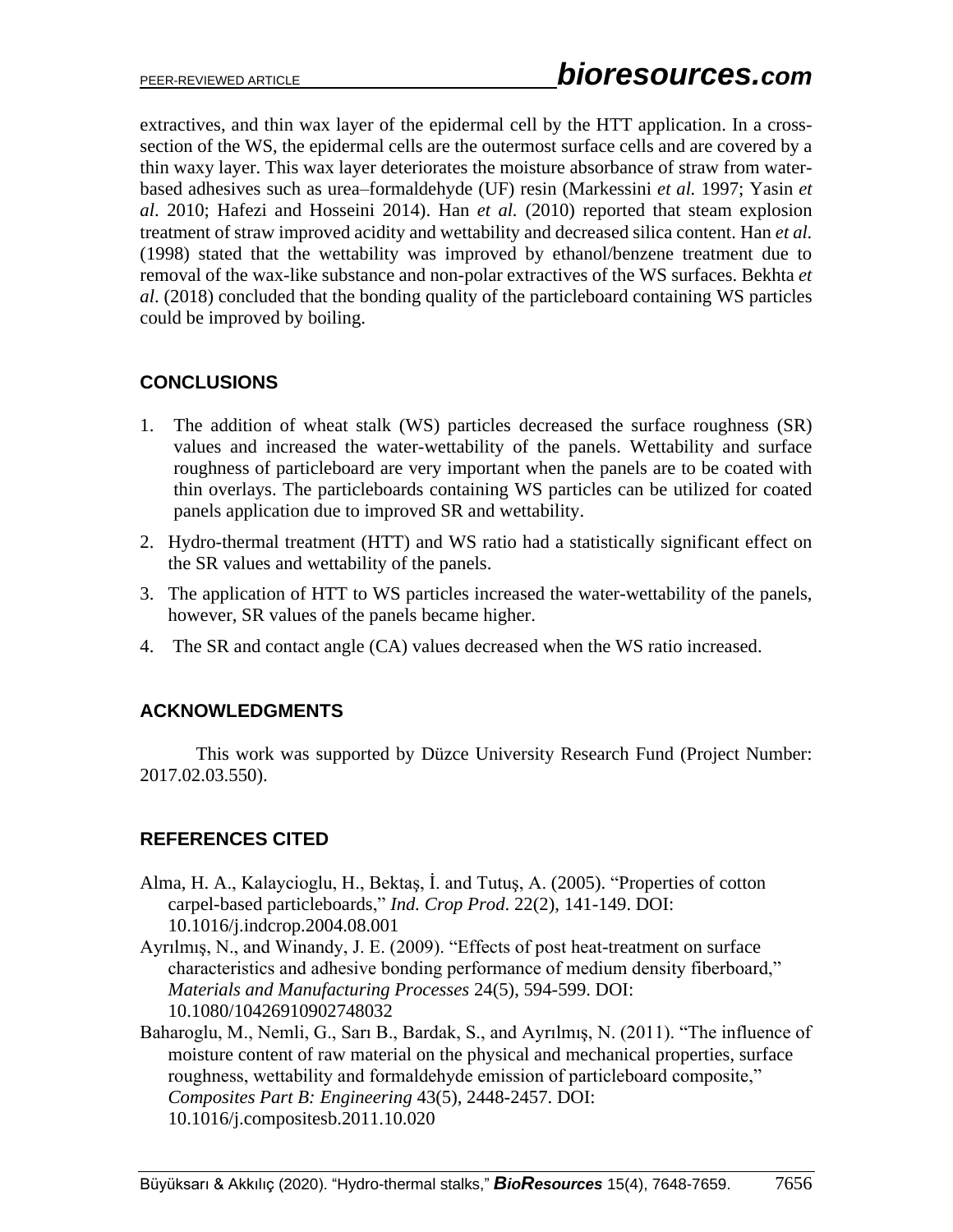- Bekhta, P., Korkut, S., and Hiziroglu, S. (2013). "Effect of pretreatment of raw material on properties of particleboard panels made from wheat straw," *BioResources* 8(3), 4766-4774. DOI: 10.15376/biores.8.3.4766-4774
- Bekhta, P., Salca, E., and Kozak, R. (2018). "Properties of wood-straw composites bonded with modified UF adhesive and pre-treated straw particles," *Pro Ligno* 14(1), 37-41.
- Bektaş, İ., Güler, C. and Kalaycioglu, H. (2002). "Manufacturing of particleboard from sunflower stalks (*Helianthus annuus* L.) using urea-formaldehyde resin," *KSU J. Science and Engineering* 5(2), 49-56. (In Turkish)
- Bektaş, İ., Güler, C., Kalaycioglu, H., Mengeloglu, F., and Nacar, M. (2005). "The manufacture of particleboards using sunflower stalks (*Helianthus annuus* L.) and poplar wood (*Populus alba* L.)," *J. Compos. Mater*. 39(5), 467-473. DOI: 10.1177/0021998305047098
- Büyüksarı, Ü., Avcı, E., Ayrılmış, N., and Akkılıç, H. (2010). "Effect of pine cone ratio on the wettability and surface roughness of particleboard," *BioResources* 5(3), 1824- 1833. DOI: 10.15376/BIORES.5.3.1824-1833
- Candan, Z., Büyüksarı, Ü., Korkut, S., Ünsal, Ö., and Çakıcıer, N. (2012). Wettability and surface roughness of thermally modified plywood panels," *Ind. Crop Prod*. 36(1), 434-436. DOI: 10.1016/j.indcrop.2011.10.010
- Cöpür, Y., Güler, C., Akgül, M., and Taşcıoğlu, C. (2007). "Some chemical properties of hazelnut husk and its suitability for particleboard production," *Build. Environ*. 42, 2568-2572. DOI: 10.1016/j.buildenv.2006.07.011
- Follrich, J., Muller, U., and Gindl, W. (2006). "Effects of thermal modification on the adhesion between spruce wood (*Picea abies* Karst.) and a thermoplastic polymer," *Holz Roh-Werkst*. 64, 373-376. DOI: 10.1007/s00107-006-0107-y
- Gerardin, P., Petric, M., Petrissans, M., Lambert, J., and Ehrhrardt, J. J. (2007). "Evolution of wood surface free energy after heat treatment," *Polym. Degrad. Stabil*. 92, 653-657. DOI: 10.1016/j.polymdegradstab.2007.01.016
- Grigoriou, A., Passialis, C., and Voulgradis, E. (2000). "Kenaf core and bast fiber chips as raw material in production of one-layer experimental particleboards," *Holz Roh-Werkst*. 58(4), 290-291. DOI: 10.1007/s001070050429
- Güler, C., and Özen, R. (2004). "Some properties of particleboard made from cotton stalks (*Gossypium hirsitum* L.)," *Holz Roh-Werkst*. 62, 40-43. DOI: 10.1007/s00107- 003-0439-9
- Güler, C., Bektaş, I., and Kalaycioglu, H. (2006). "The experimental particleboard manufacture from sunflower stalks (*Helianthus annuus* L.) and calabrian pine (*Pinus brutia* Ten.)," *Forest Prod. J.* 56(4), 56-60.
- Güler, C., Cöpür, Y., and Tascioglu, C. (2008). "The manufacture of particleboards using mixture of peanut hull (*Arachis hypoqaea* L.) and European black pine (*Pinus nigra* Arnold) wood chips," *Bioresource Technol.* 99(8), 2893-2897. DOI: 10.1016/j.biortech.2007.06.013
- Güler, G. (2019). "Thermal, burning and surface roughness properties of particleboards produced from canola (*Brassica napus* L.) stalks," *Bilge International Journal of Science and Technology Research* 3(2), 114-120. DOI: 10.30516/bilgesci.596216 (in Turkish)
- Hafezi, S., and Hosseini, K.D. (2014). "Surface characteristics and physical properties of wheat straw particleboard with UF resin," *J. Indian Acad. Wood Sci.* 11(2), 168-173. DOI: 10.1007/s13196-014-0136-9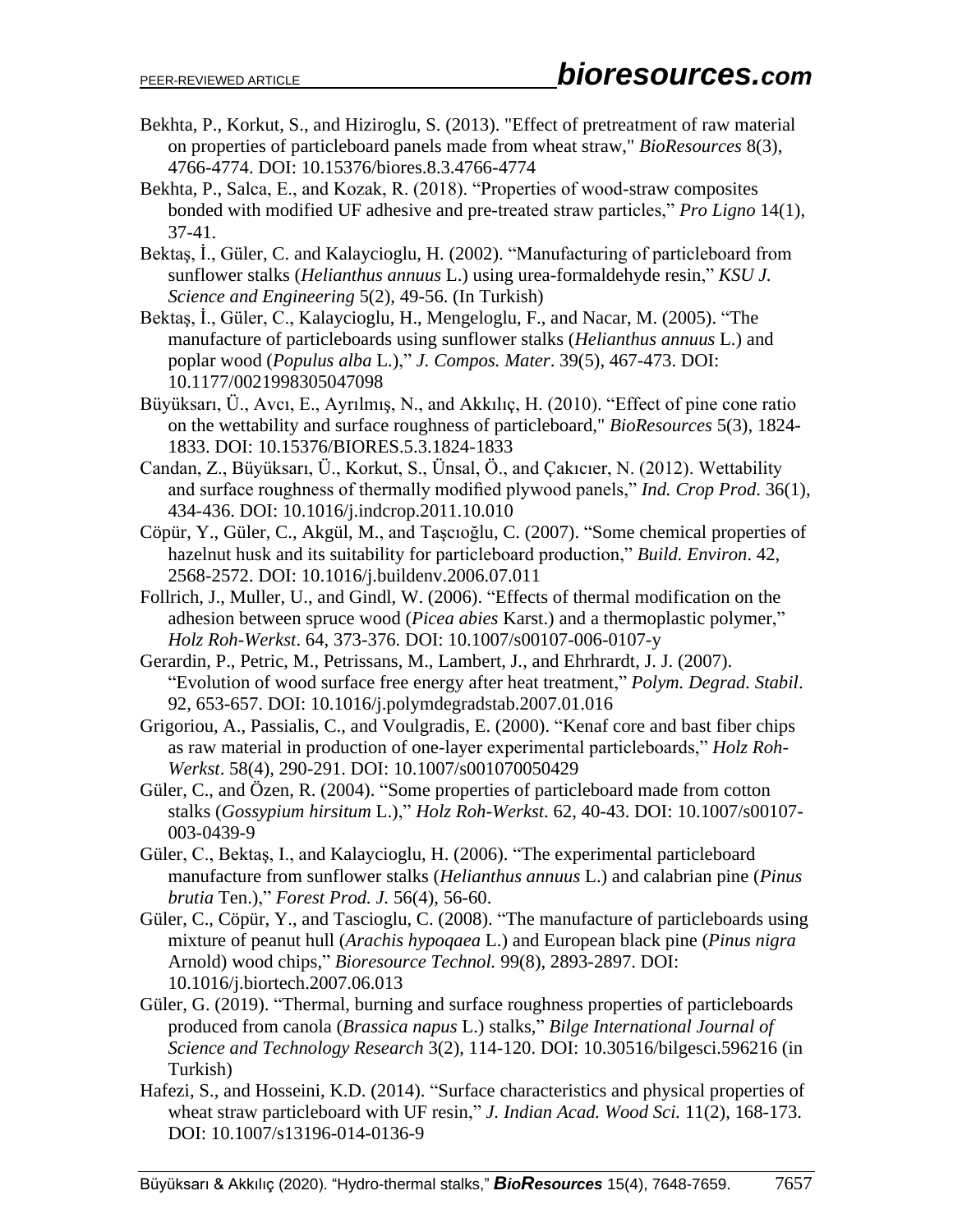- Han, G., Deng, J., Zhang, S., Bicho, P., and Wu, Q. (2010). "Effect of steam explosion treatment on characteristics of wheat straw," *Ind. Crop Prod*. 31, 28-33. DOI: 10.1016/j.indcrop.2009.08.003
- Han, G., Zhang, C., Zhang, D., Umemura, K., and Kawai, S. (1998). "Upgrading of urea formaldehyde-bonded reed and wheat straw particle boards using silane coupling agents," *J. Wood Sci.* 44(4), 282-286. DOI: 10.1007/BF00581308
- Hızıroglu, S., Hadi, Y. S., and Hermawan, D. (2008). "Surface quality of commercially manufactured particleboard panels in Indonesia," *Journal of Tropical Wood Science and Technology* 6, 13-16
- Jarusombuti, S., Ayrilmis, N., Bauchongkol, P., and Fueangvivat, V. (2010). "Surface characteristics and overlaying properties of MDF panels made from thermally treated rubberwood fibers," *BioResources* 5(2), 968-978. DOI: 10.15376/biores.5.2.968-978.
- Markessini, E., Roffael, E., and Rigal, L. (1997). "Panels from annual plant fibers bonded with urea-formaldehyde resins," in: *Proceedings of 31st International Particleboard/Composite Materials Symposium*, Pullman, Washington, pp.147-160.
- Mo, X., Cheng, E., Wang, D., and Sun, X.S. (2003). "Physical properties of mediumdensity wheat straw particleboard using different adhesives," *Ind. Crop Prod.* 18, 47- 53. DOI: 10.1016/S0926-6690(03)00032-3
- Nemli, G., Kalaycioglu, H., and Alp, A. (2001). "Suitability of date palm (*Phoenix dactyliferia*) branches for particleboard production," *Holz Roh-Werkst*. 59, 411-412. DOI: 10.1007/s00107-001-0257-x
- Nemli, G., Kirci, H., Serdar, B., and Ay, N. (2003). "Suitability of kiwi (*Actinidia siensis* Planch) prunings for particleboard production," *Ind. Crop Prod.* 17(1), 39-46. DOI: 10.1016/S0926-6690(02)00057-2
- Nemli, G., Ozturk, I., and Aydın, I. (2005). "Some of the parameters influencing surface roughness of particleboard," *Build Environ* 40, 1337-1340 DOI: 10.1016/j.buildenv.2004.12.008
- Petrissans, M., Gerardin, P., El Bakali, I., and Serraj, M. (2003). "Wettability of heattreated wood," *Holzforschung* 57, 301-307. DOI: 10.1515/HF.2003.045
- Sernek, M., Kamke, F. A., and Glasser, W. G. (2004). "Comparative analysis of inactivated wood surface," *Holzforschung* 58, 22-31. DOI: 10.1515/HF.2004.004
- Şahin, F., Birinci, E., and Kaymakçı, A. (2018). "The effect of using rice husk in production of particleboard on surface roughness," *Furniture and Wooden Material Research Journal* 1(2), 103-108 (in Turkish).
- Tjeerdsma, B. F., and Militz, H. (2005). "Chemical changes in hydrothermal treated wood: FTIR analysis of combined hydrothermal and dry heat-treated wood," *Holz Roh-Werkst.* 63, 102-111. DOI: 10.1007/s00107-004-0532-8
- Turreda, L. D. (1983). "Bagasse, wood and wood-bagasse particleboards bonded with urea formaldehyde and polyvinyl acetate/isocynate adhesives," *NSTA Technol. J.* 8(3), 66-78.
- Yalınkılıç, M.K., Imamura, Y., Takahashi, M., Kalaycioglu, H., Nemli, G., Demirci, Z., and Özdemir, T. (1998). "Biological, physical and mechanical properties of particleboard manufacture from waste tea leaves," *Int. Biodeter. Biodegr*. 41(1), 75- 84. DOI: 10.1016/S0964-8305(98)80010-3
- Yasin, M., Bhutto, A.W., Bazmi, A.A., and Karim, S. (2010). "Efficient utilization of rice-wheat straw to produce value added composite products," *International Journal of Chemical and Environmental Engineering* 1(2), 136-143.